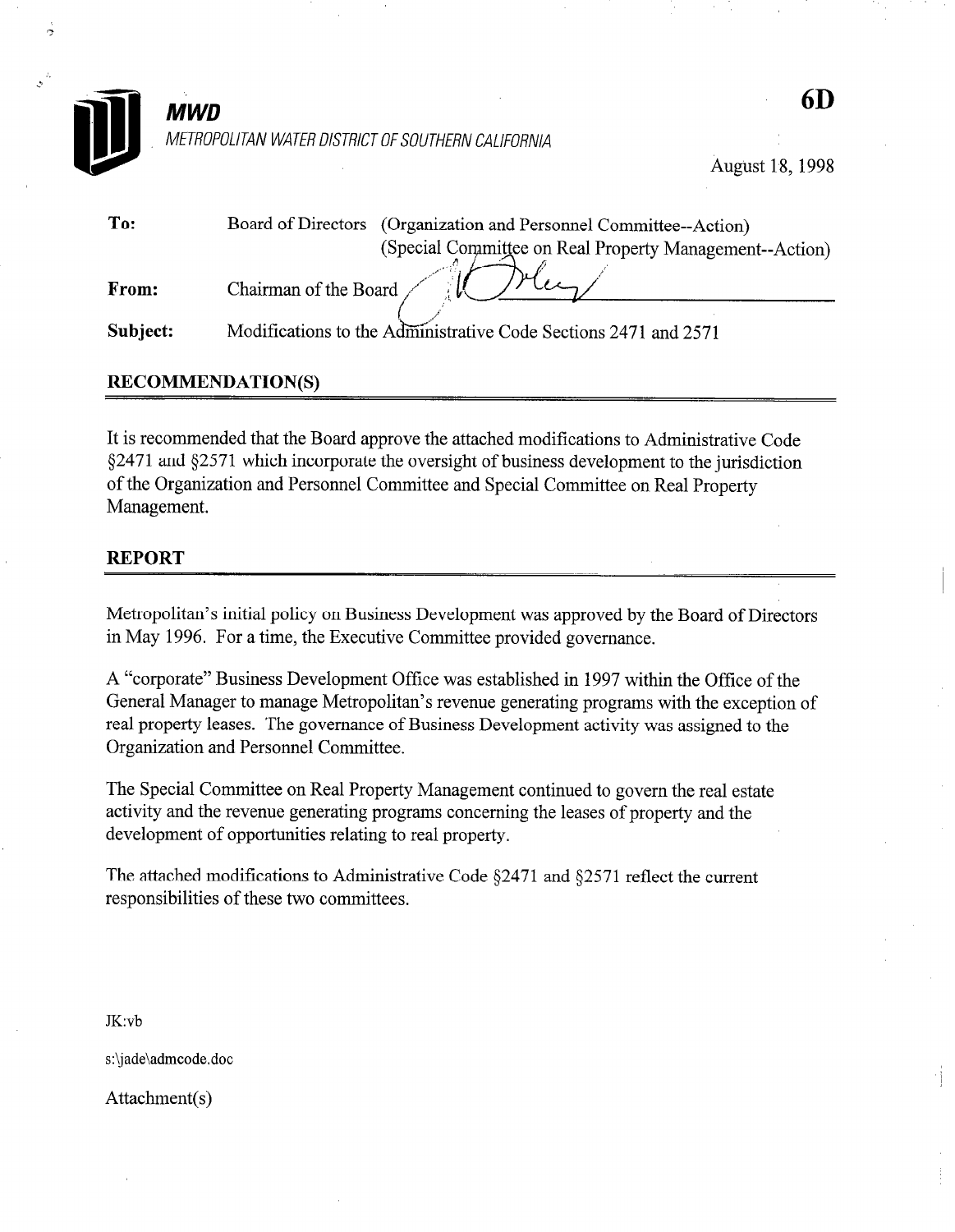Attachment 1 to Board Letter 6D August 18, 1998

# Article 7

### ORGANIZATION AND PERSONNEL COMMITTEE

Sec.

2470. Time of Regular Meetings

2471. Duties and Functions

### 9 2470. Time of Regular Meetings.

The regular meetings of the Organization and Personnel Committee shall be held on the Monday preceding regular Board meetings beginning at 12:30 p.m.

Organization and Procedures of the Board - July 19, 1976. Section 211.7.1 repealed and Section 2470 adopted by M.I. 36464 - January 13, 1987, effective April 1, 1987; amended by M.I. 36563 -April 14, 1987; amended by M.I. 37432 - December 13, 1988; amended by M.I. 39500 -March 10, 1992; amended by M.I. 40004 -January 12,1993.

#### § 2471. Duties and Functions.

The Organization and Personnel Committee shall study, advise and make recommendations with regard to:

(a) The form of the District's organization and the flow of authority and responsibility;

(b) Periodic independent reviews and studies of the organization, the classification of positions, job duties, salaries, and salary ranges;

(c) Relations between the District and its employees including all matters affecting wages, hours, pension plans and other employee benefits, and other terms and conditions of employment;

(d) Areas of special concern to the District and its employees, including, but not limited to, equal employment opportunity, affirmative action, and work rules pertaining to the health and safety of employees;

(e) Policies and rules regarding the employment, discipline and discharge of District officers and employees;

(f) The selection of management and personnel consultants and the determination of the scope of their assignments;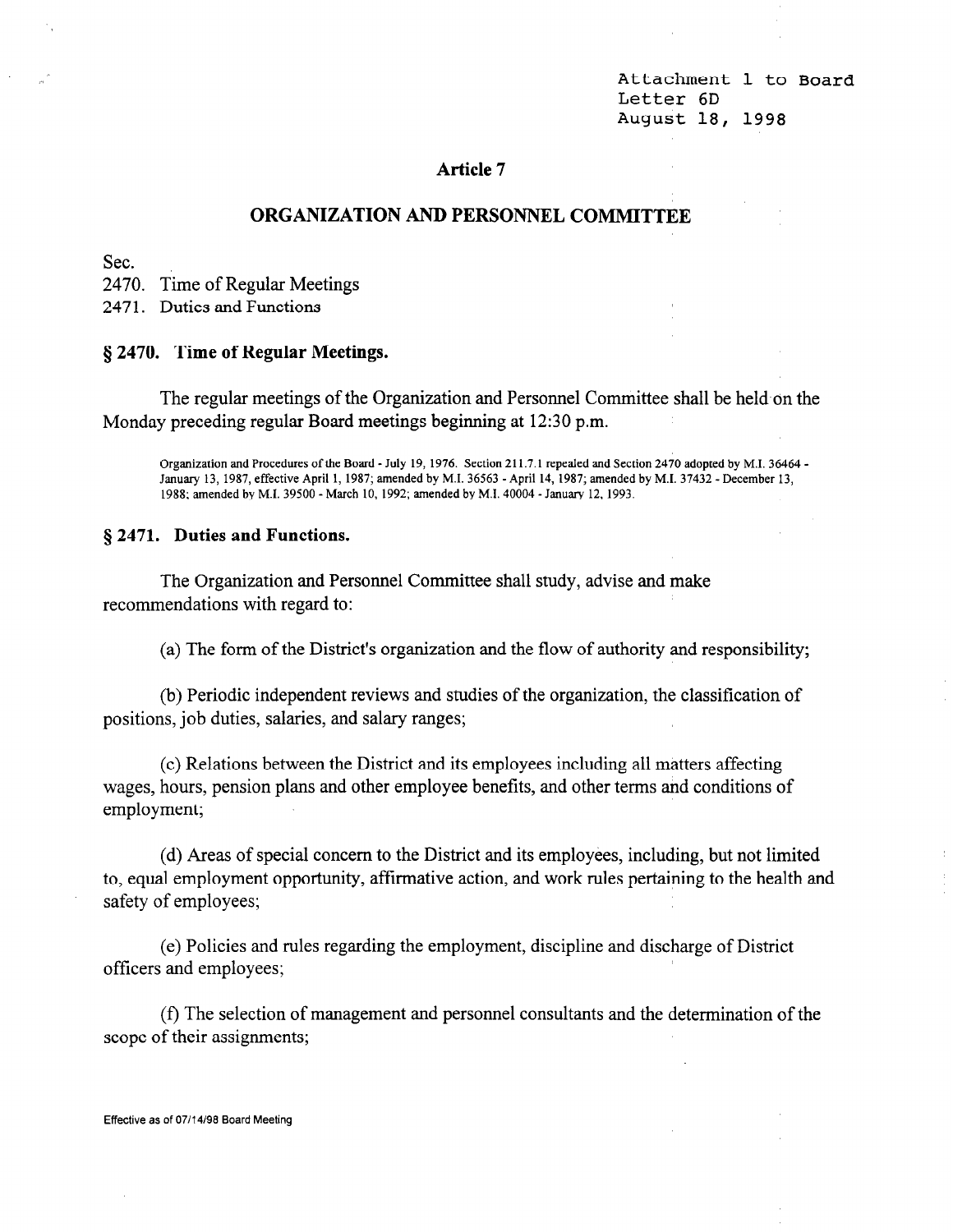(g) The terms and conditions of employment of all consultants, advisors, and special counsel;

(h) The selection of candidates for consideration by the Executive Committee to serve as Department Heads and the selection of other individuals to serve in positions requiring Board approval;

(i) Proposed amendments to the Metropolitan Water District Act affecting the organization and personnel policies of the District.

(j) Policies, rules and proposals regarding business development opportunities, excluding real property transactions.

Organization and Procedures of the Board - July 19, 1976; Section 211.7.2 amended and paragraphs (h) and (i) [formerly Sections 211.7.2.8 and 211.7.2.9] added by M.I. 32924 - September 18, 1979. Section 211.7.2 repealed and Section 2471 adopted by M.I. 36464 -January 13, 1987, effective April 1, 1987; paragraph(h) amended by M.I. 40010 -January 12, 1993.

Effective as of 07/14/98 Board Meeting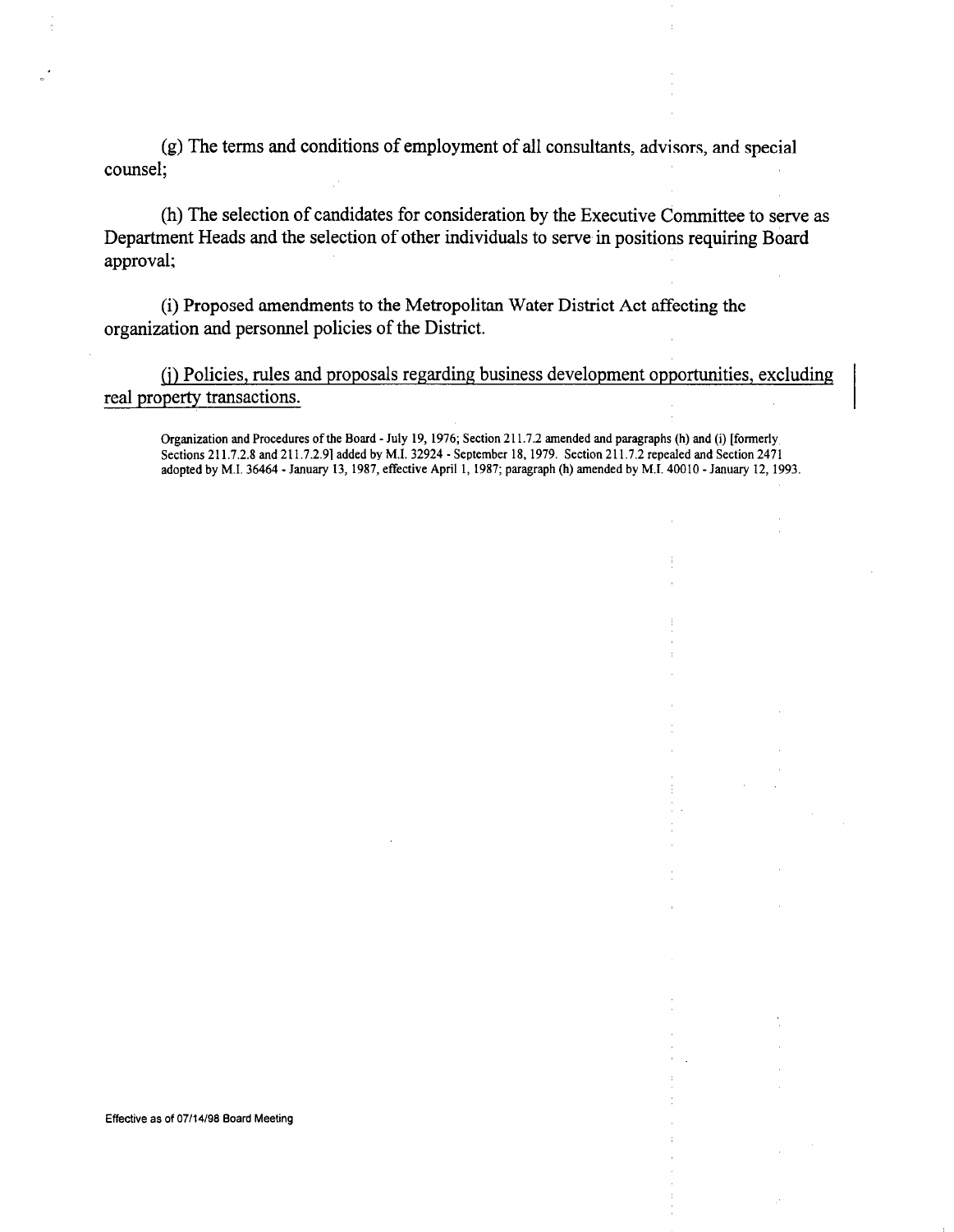Attachment 2 to Board Letter 6D August 18, 1998

#### Article 7

# SPECIAL COMMITTEE ON REAL, PROPERTY MANAGEMENT

Sec.

2570. Membership

2571. Duties and Functions

2572. Relations with Standing Committees

§ 2570. Membership.

The Special Committee on Real Property Management shall consist of fifteen directors, selected at large by the Chair of the Board.

Previous Section 2570 repealed by M.I. 40715 - March 8, 1994. M.I. 41599 -October 10, 1995; previous Section 2593 renumbered to Section 2570 and amended by M.I. 42193 - December 10, 1996; amended by M.I. 42631 - September 9, 1997.

#### 8 2571. Duties and Functions.

(a) The Special Committee on Real Property Management shall study, advise and make recommendations with regard to:

(1) Policies for the acquisition of rights-of-way;

(2) The purchase, sale, and leasing of land and buildings, including the performance of oversight and coordination of the District's various office space needs including, but not limited to, the development of Union Station Headquarters; and business development opportunities for real property.

(3) The incidental use of land in farming operations and otherwise;

(4) The operation and maintenance of buildings;

(5) The acquisition and operation of office and garage facilities;

(6) The selection of appraisers and the determination of the scope of their assignments;

(7) The fixing of purchase price, and the initiation and conduct of condemnation and other proceedings relating to the purchase or sale of land or interests in property and related negotiations;